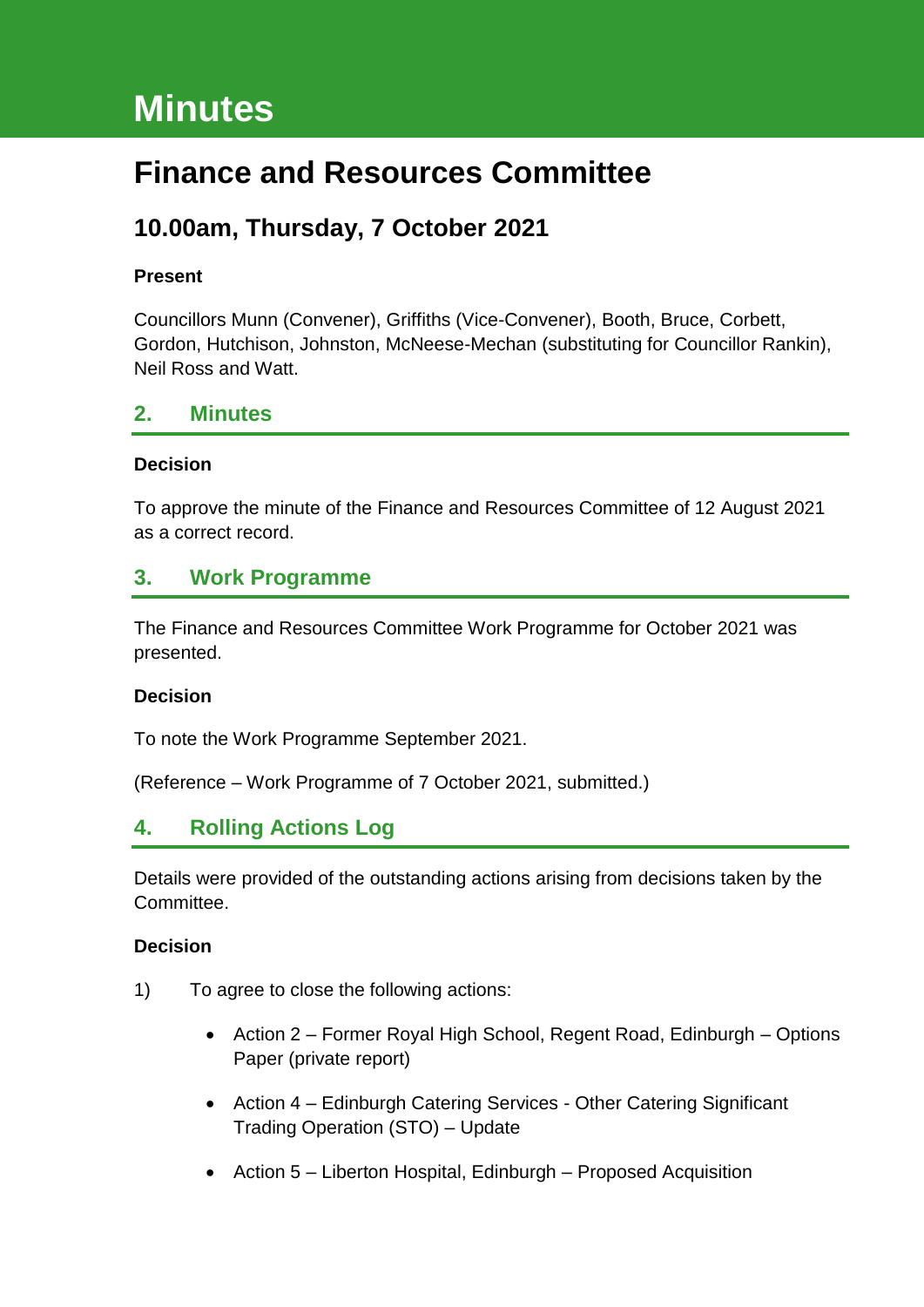- Action 8 2021-31 Sustainable Capital Budget Strategy Outturn 2020/21 and Revised Budget 2021/22
- 2) To otherwise note the remaining outstanding actions.

(Reference – Rolling Actions Log of 7 October 2021, submitted.)

### **5. Business Bulletin**

The Finance and Resources Committee Business Bulletin for August 2021 was presented.

#### **Decision**

To note the Business Bulletin.

(Reference – Business Bulletin, 7 October 2021, submitted.)

### **6. Revenue Budget Framework 2021/26 - Progress Update**

Details were provided on the projected Council-wide revenue budget position for the year. Whilst a balanced overall position was projected, there remained considerable uncertainty around the ongoing impacts of the pandemic on the Council and its ALEOs and, more immediately, the level of the employee pay award for 2021/22.

#### **Decision**

- 1) To note that a balanced overall monitoring position continued to be forecast in the current year.
- 2) To note, nonetheless, the potential for further expenditure pressures to emerge during the remainder of the year and thus the on-going need for pressures, savings delivery shortfalls and risks to be fully and proactively managed within all Directorates and the Health and Social Care Partnership.
- 3) To note that a further update would be provided to the Committee at its next meeting on 9 December 2021.
- 4) To note that a savings requirement of £8.2m was now forecast in 2022/23, increasing significantly in subsequent years, re-emphasising the need to initiate by the autumn a comprehensive savings programme, rooted in the priorities set out within the Council's Business Plan, to address this gap.
- 5) To note the principal findings of the "lessons learned" review of the 2021/22 budget development process.
- 6) To refer the report to the Governance, Risk and Best Value Committee as part of its work programme.

(Reference – report by the Executive Director of Corporate Services, submitted.)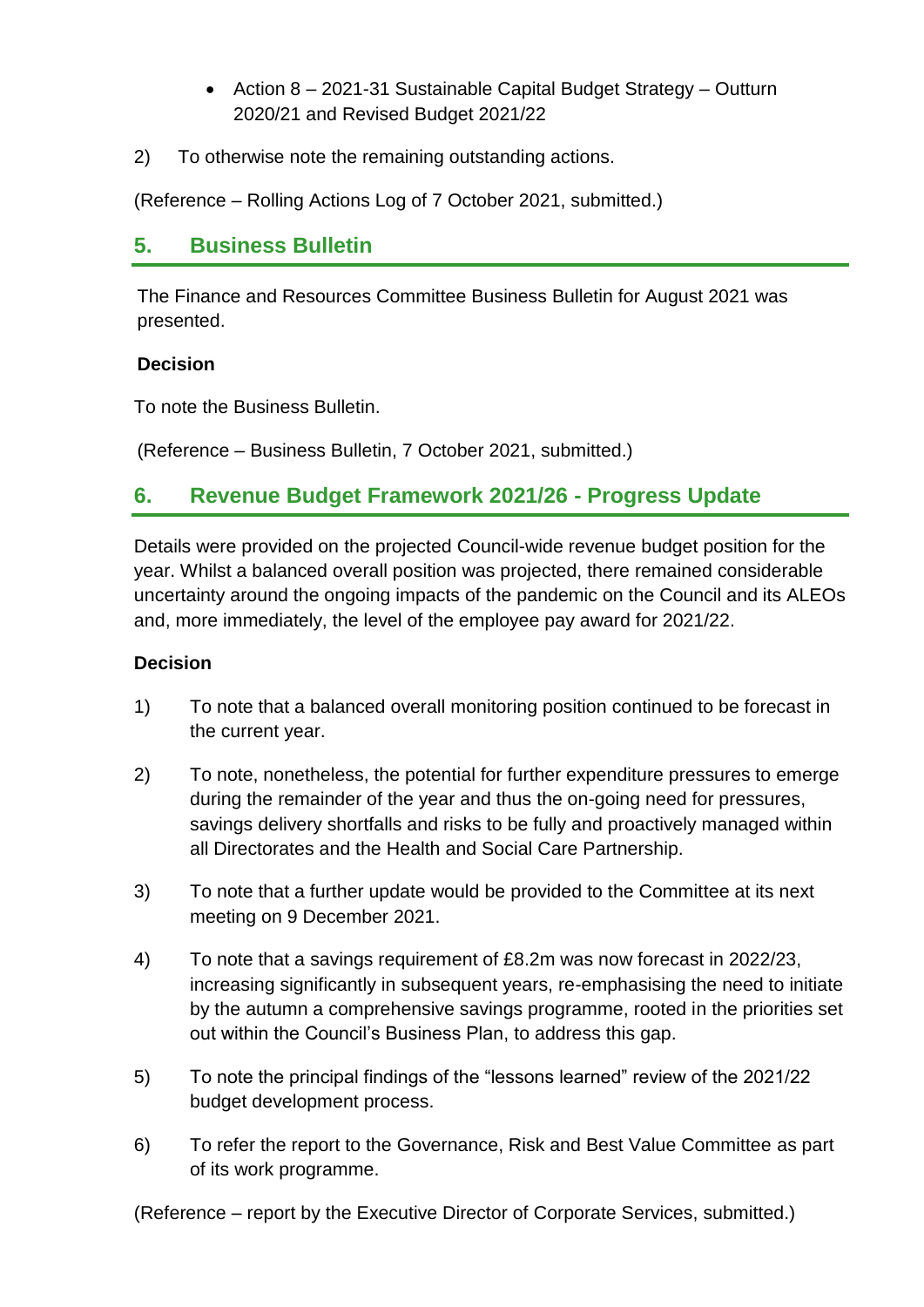#### **Declaration of Interests**

Councillor Bruce declared a non-financial interest in the above item as a Director of Edinburgh Leisure.

### **7. Sustainable Capital Budget Strategy 2022/32**

Details were provided on the Sustainable Capital Budget Strategy, which set out priorities for £1,725.732m of council capital investment, in alignment with the Council Business Plan, over the medium to long-term.

#### **Decision**

- 1) To note the priorities for capital expenditure outlined in this report which were aligned to the Council Business Plan.
- 2) To note proposed funding solutions and that the plan was now balanced, subject to the risks set out in this report.
- 3) To note the announcement of the provisional Local Government Finance Settlement was expected in December 2021.
- 4) To note that delivery of funded capital expenditure priorities was dependent on the achievement of a balanced medium-term revenue budget.
- 5) To note that a further report on the Sustainable Capital Budget Strategy 2022- 2032 would be presented to the Committee on 3 February 2022 prior to Council budget setting in February 2022.
- 7) To refer the report to the Governance Risk and Best Value Committee as part of its work programme.

(Reference – report by the Executive Director of Corporate Services, submitted.)

### **8. Corporate Services Directorate Revenue Budget Monitoring 2021/22 – Month Four position**

Details were provided on the projected four-month revenue monitoring position for services delivered by the Corporate Services Directorate and the Chief Executive's Office, based upon actual expenditure and income to the end of July 2021 and expenditure and income projections for the remainder of the financial year. Services delivered by the Corporate Services Directorate and the Chief Executive's Office are forecast to be within budget for 2021/22.

#### **Decision**

1) To note that services delivered by the Corporate Services Directorate were forecast to be within budget for 2021/22.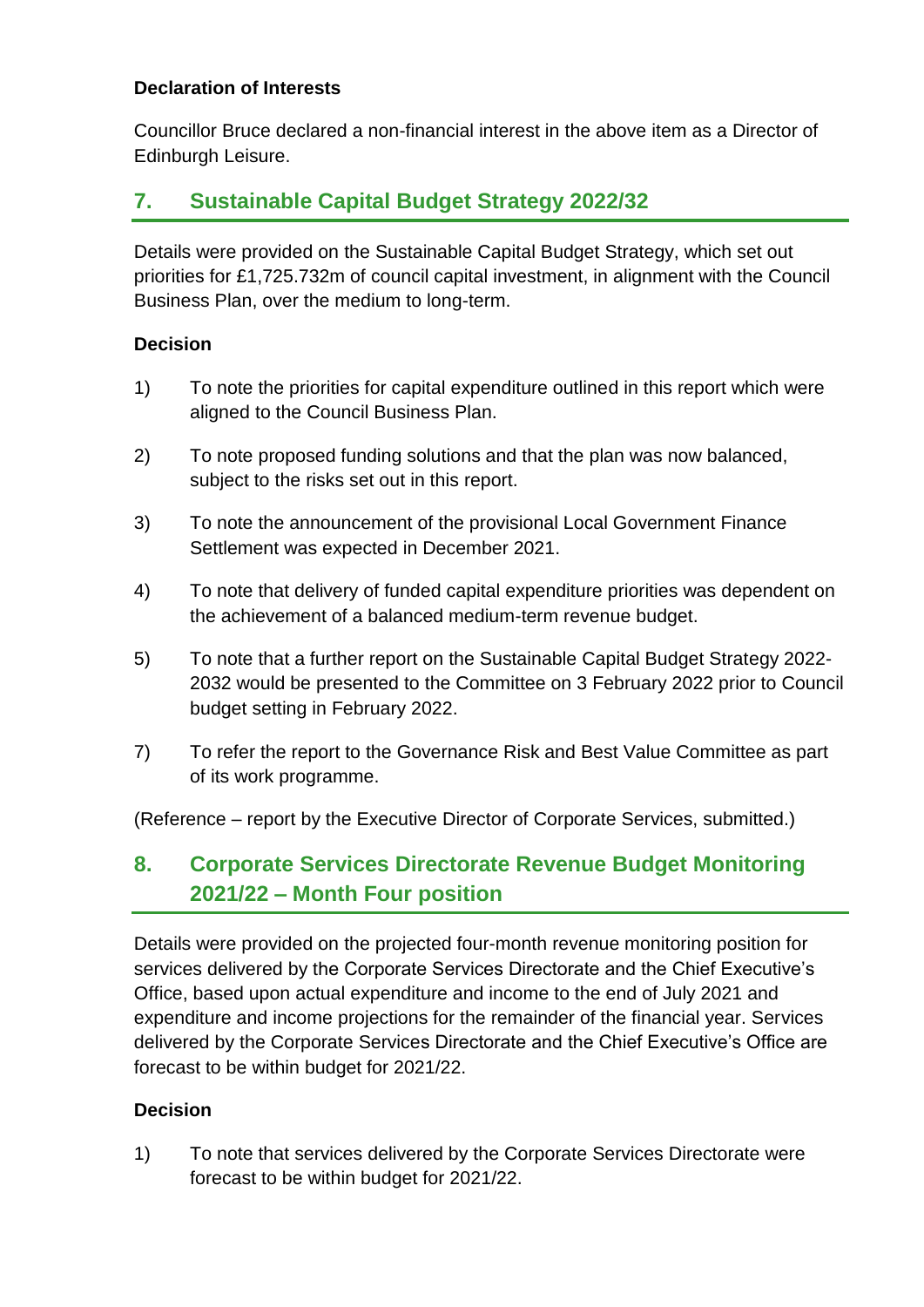- 2) To note it was forecast outturn expenditure would be within the approved revenue budget for the Chief Executive's Office for 2021/22.
- 3) To note that due to the Coronavirus pandemic, it was anticipated there would be additional costs incurred and loss of income. These were currently forecast to be within the 2021/22 provision for Coronavirus additional costs and loss of income.
- 4) To note that measures would continue to be progressed to fully deliver approved savings targets and measures required to offset budget pressures to achieve outturn expenditure in line with the approved revenue budget for 2021/22.
- 5) To note the ongoing risks to the achievement of a balanced revenue budget projection for services delivered by the Corporate Services Directorate.

(Reference – report by the Executive Director of Corporate Services, submitted.)

### **9. Participatory Budgeting: Progress Update**

An update report provided the Committee with information on the following agreement between the Scottish Government and CoSLA, that all Councils would work towards allocating 1% of their budgets by means of Participatory Budgeting (PB). The report set out a proposed framework to guide the Council's PB activity, current activity in 2021/22 and plans to increase this in 2022/23 and subsequent years.

#### **Motion**

- 1) To agree the principles set out within the Council's Participatory Budgeting (PB) framework.
- 2) To note that while reprioritisation of the Council's activity in response to the COVID pandemic has affected the scope and timing of PB projects, it is anticipated that spend equal to at least 0.32% of the national 1% target will be achieved in 2021/22.
- 3) To note that a number of further projects to increase the scope of current PB activity for subsequent years are being explored with relevant service areas.
- 4) To agree that specific proposals be brought back to the Finance and Resources Committee early in the new year for consideration as part of setting the Council's 2022/23 revenue and capital budgets.
- 5) To refer this report to the Culture and Communities Committee for its information.
	- moved by Councillor Munn, seconded by Councillor Griffiths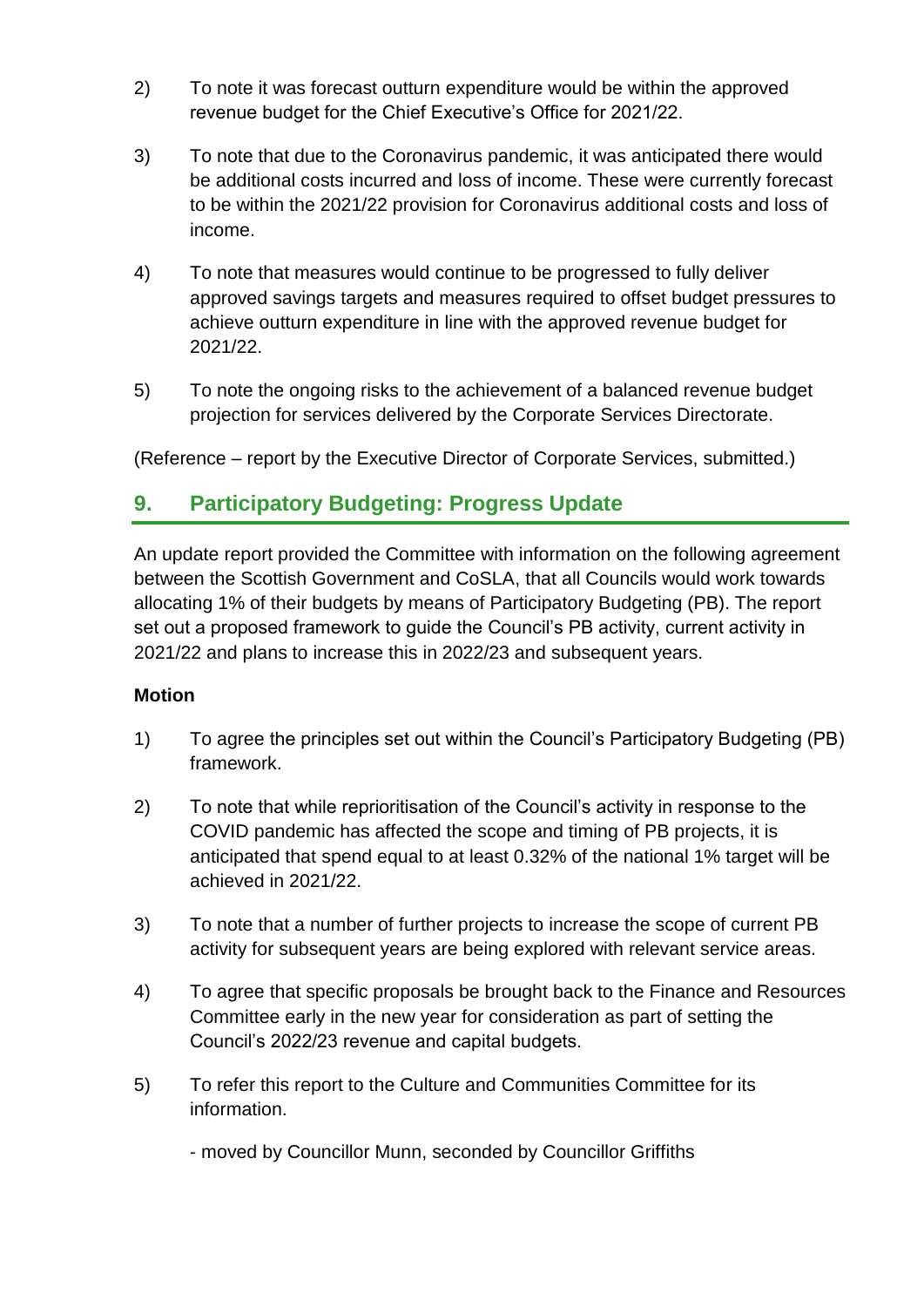#### **Amendment**

- 1) To agree the principles set out within the Council's Participatory Budgeting (PB) framework.
- 2) To note that while reprioritisation of the Council's activity in response to the COVID pandemic has affected the scope and timing of PB projects, it is anticipated that spend equal to at least 0.32% of the national 1% target will be achieved in 2021/22.
- 3) To note that a number of further projects to increase the scope of current PB activity for subsequent years are being explored with relevant service areas.
- 4) To agree that specific proposals be brought back to the Finance and Resources Committee early in the new year for consideration as part of setting the Council's 2022/23 revenue and capital budgets.
- 5) To refer this report to the Culture and Communities Committee for its information.
- 6) To note that, according to PB Scotland "Participatory Budgeting (PB) is about local people having a direct say in how public money is spent."
- 7) To note that the Scottish Government policy statement on PB said "Participatory budgeting (PB) is a democratic process in which citizens decide directly how to spend part of a public budget."
- 8) To note that the revised 2021 PB Framework from COSLA and the Scottish Government said "The fundamental principle of Mainstream PB, and what sets it apart from other forms of community engagement and budget consultation, is that decision making must lie with the people and communities who will be directly affected by the service area or budget".
- 9) To agree therefore that in preparing further proposals outlined in 4) above and in tracking the implementation of PB projects, a clear distinction must be maintained between projects where the decision on spend was directly made by community stakeholders; and those where the decision was more generally influenced by community stakeholders.
- 10) To further agree that proposals should be able to demonstrate how they meet the criteria set out in the PB Charter.
	- moved by Councillor Corbett, seconded by Councillor Booth

In accordance with Standing Order 22.12, the amendment was accepted as an addendum to the motion.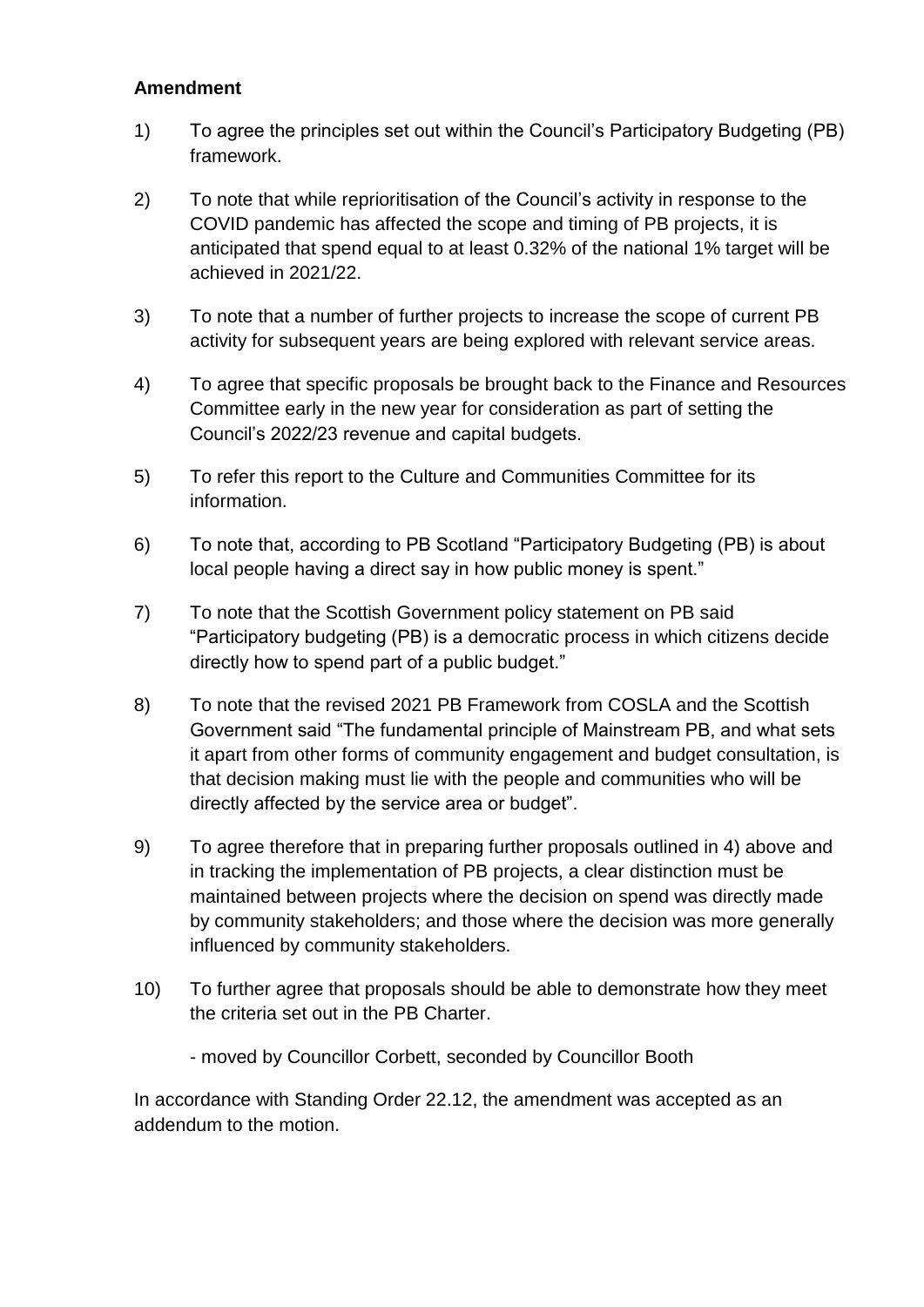#### **Decision**

- 1) To agree the principles set out within the Council's Participatory Budgeting (PB) framework.
- 2) To note that while reprioritisation of the Council's activity in response to the COVID pandemic has affected the scope and timing of PB projects, it is anticipated that spend equal to at least 0.32% of the national 1% target will be achieved in 2021/22.
- 3) To note that a number of further projects to increase the scope of current PB activity for subsequent years are being explored with relevant service areas.
- 4) To agree that specific proposals be brought back to the Finance and Resources Committee early in the new year for consideration as part of setting the Council's 2022/23 revenue and capital budgets.
- 5) To refer this report to the Culture and Communities Committee for its information.
- 6) To note that, according to PB Scotland "Participatory Budgeting (PB) is about local people having a direct say in how public money is spent."
- 7) To note that the Scottish Government policy statement on PB said "Participatory budgeting (PB) is a democratic process in which citizens decide directly how to spend part of a public budget."
- 8) To note that the revised 2021 PB Framework from COSLA and the Scottish Government said "The fundamental principle of Mainstream PB, and what sets it apart from other forms of community engagement and budget consultation, is that decision making must lie with the people and communities who will be directly affected by the service area or budget".
- 9) To agree therefore that in preparing further proposals outlined in 4) above and in tracking the implementation of PB projects, a clear distinction must be maintained between projects where the decision on spend was directly made by community stakeholders; and those where the decision was more generally influenced by community stakeholders.
- 10) To further agree that proposals should be able to demonstrate how they meet the criteria set out in the PB Charter.

(Reference – report by the Executive Director of Corporate Services, submitted.)

### **10. Workforce Dashboard**

A summary of workforce metrics was provided for the core and flexible workforce, absence, transformation/redeployment, risk, and performance, for the period of July 2021.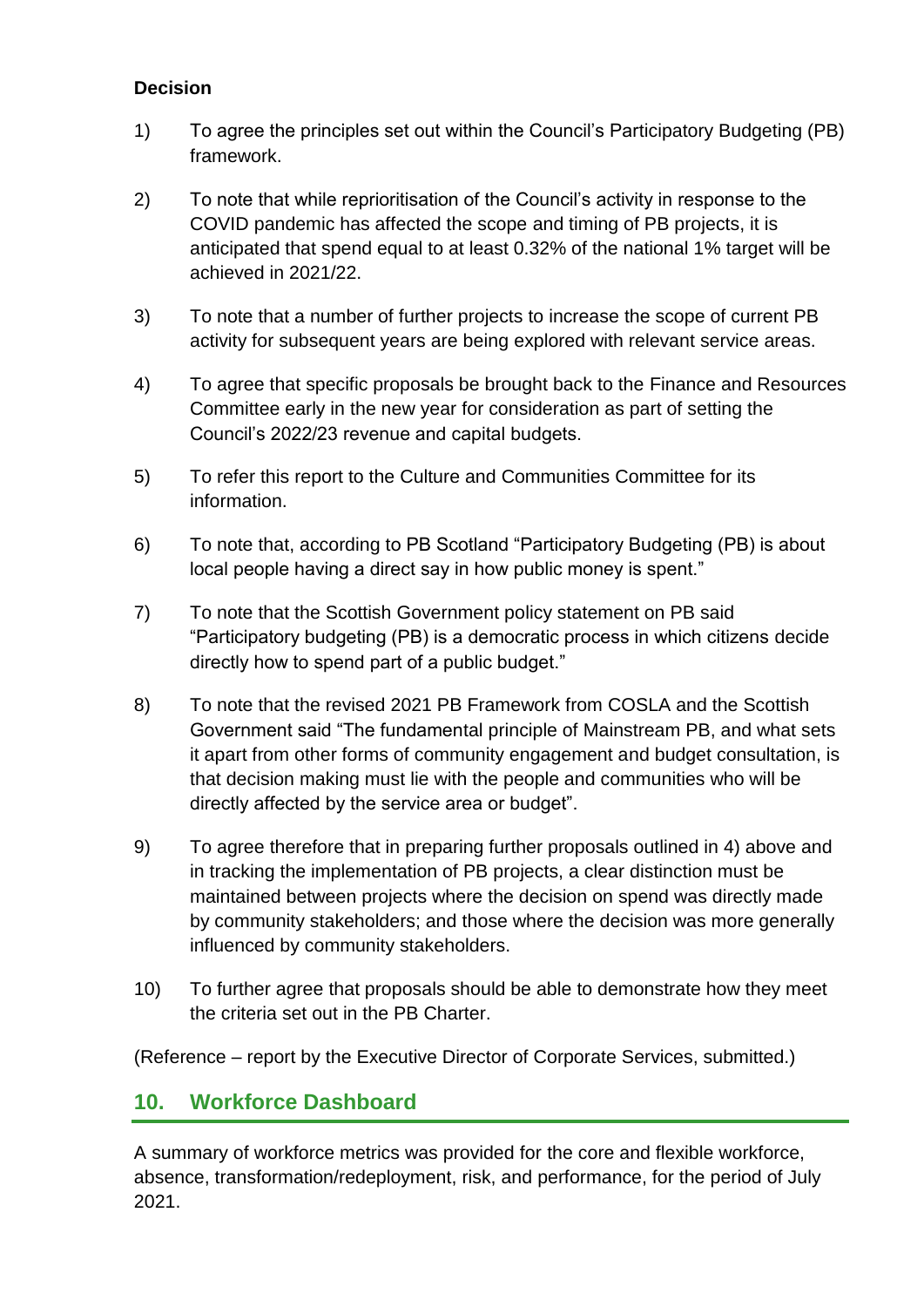#### **Decision**

To note the workforce information contained in the dashboard.

(Reference – report by the Executive Director of Corporate Services, submitted.)

### **11. Award of Contracts for Blended Employability Services**

Approval was sought to award the contract for Blended Employability Services to four providers/consortia following a co-production exercise.

#### **Decision**

- 1) To appoint four providers/consortia to provide Blended Employability Services, as set out in Appendix 1 of the report.
- 2) To note that the contract duration would be for 36 months with the possibility to extend for a further 36 months.
- 3) To note that the maximum total estimated contract value over the four lots was £12,894,204.
- 4) To approve the award of contracts to the following providers/consortia for delivery of Blended Employability Services:

4.1) Lot 1 - TES Consortium at a total maximum contract value of £2,160,000.

4.2) Lot 2 – ESEC Consortium at a total maximum contract value of £8,160,000.

4.3) Lot 3 – Access to Industry at a total maximum contract value of £1,500,000.

4.4) Lot 4 - ESEC Consortium at a total maximum contract value of £1,074,204.

(Reference – report by the Executive Director of Place, submitted.)

### **12. Contract Award Recommendation Report – Supply and Installation of Corralling for Bin Hubs and Associated Road Works**

Approval was sought to award the contract for the Supply and Installation of Corralling for Bin Hubs and Associated Road Works, following a tendering exercise.

#### **Decision**

1) To approve the award of a contract for the Supply and Installation of Corralling for Bin Hubs and Associated Road Works to Maclay Civil Engineering Ltd.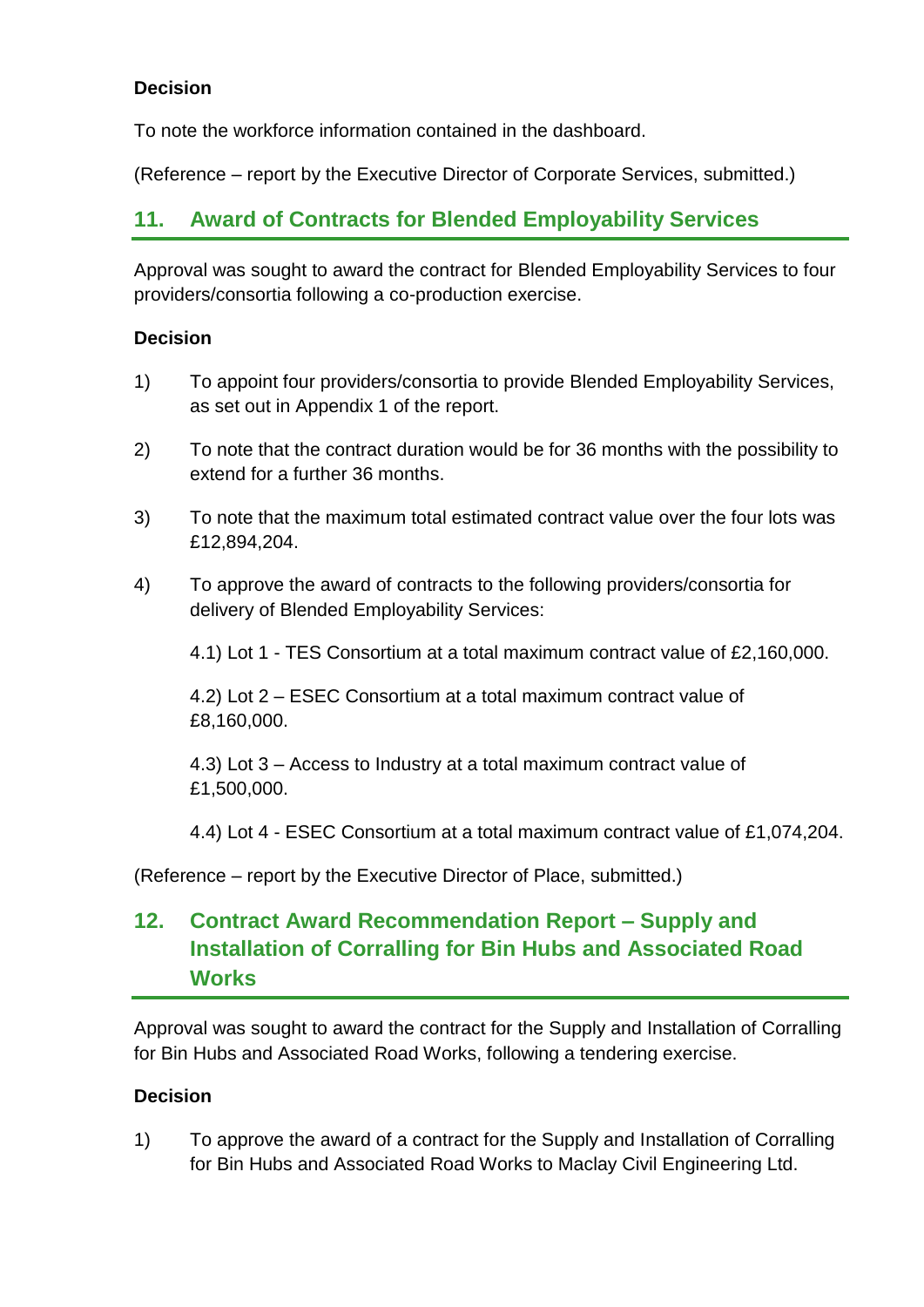2) To note that the contract period was 18 months, with the option to extend for a further six months, with a total maximum anticipated contract value of £1,673,320.

(Reference – report by the Executive Director of Place, submitted.)

### **13. Award of Contract for City Centre West to East Cycle Link and Street Improvements Project Construction**

Approval was sought to award the contract for the City Centre West to East Cycle Link and Street Improvements Project Construction which will establish a high-quality cycle route through the city centre connecting existing and planned facilities and enhancing streets along the route for people walking and cycling. The preliminary designs were approved in December 2016 and have been subject to relevant Statutory Orders.

#### **Decision**

- 1) To appoint Balfour Beatty Civil Engineering Limited (BBCEL) to undertake the construction of the City Centre West to East Cycle Link and Street Improvements Project (CCWEL), along with the resurfacing of the carriageway of the A8, for a combined contract sum of £12,974,273, procured through the Scape Procure Scotland 'National Civil Engineering and Infrastructure Framework – Scotland' framework agreement.
- 2) To appoint AECOM via the Council's Scotland Excel framework for the provision of site supervision and contract administration for the delivery of the above contract for the value of £329,002.
- 3) To award of all required contracts for delivery of the public utility diversionary works required in order to deliver the proposals, which are valued at £1,256,560.

(Reference – report by the Executive Director of Place, submitted.)

### **14. Contract Award Recommendation Report – Supply of Natural Stone Paving and Road Products**

Approval was sought to award the contract for the supply of natural stone paving and road products.

#### **Decision**

- 1) To approve the award of a Framework Agreement for:
	- 1.1) Lot 1 Supply of Caithness Stone to A&D Sutherland Ltd;
	- 1.2) Lot 2 Supply of Hard Sandstone to Tradstocks Ltd;
	- 1.3) Lot 3 Supply of Granite to Tradstocks Ltd; and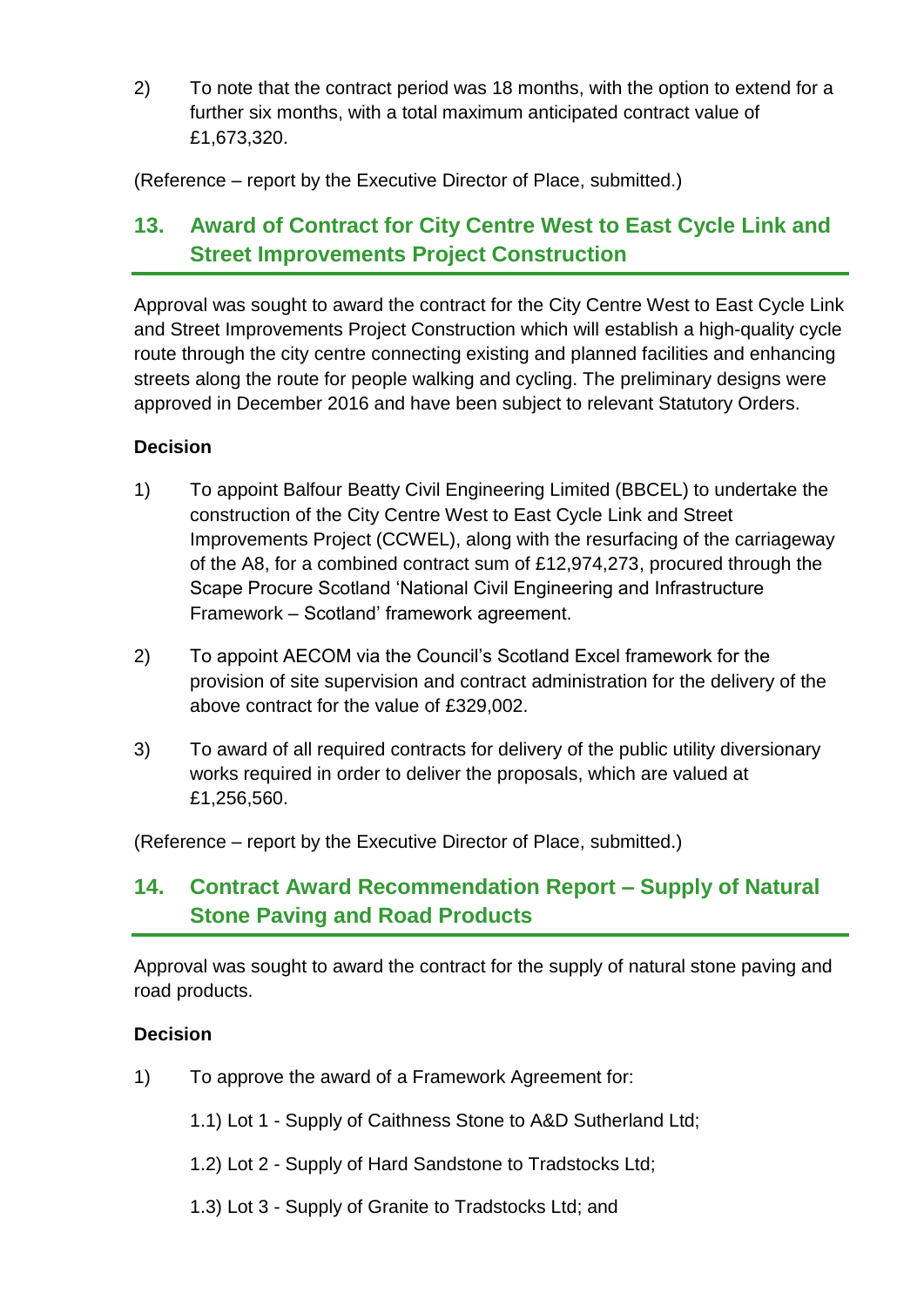1.4) Lot 4 - the Recycling of existing Whinstone and supply of new Whinstone to Tradstocks Ltd.

2) To note that the Framework Agreement duration was two years, with two optional 12-month extension periods, with a total maximum anticipated contract value of £2,400,000 (across all Lots).

(Reference – report by the Executive Director of Place, submitted.)

### **15. Contract Award – Supply of Wheeled Bins and Kerbside Boxes**

Approval was sought to award the contract for the supply of wheeled bins and kerbside boxes.

#### **Decision**

- 1) To approve the award of contracts for the:
	- 1.1) Supply of Household 2-Wheeled Bins (and spare parts) (Lot 1) to One51 ES Plastics (UK) T/A MGB Plastics;

Supply of Communal 2-Wheeled Bins (and spare parts) (Lot 2) to Craemer UK Ltd.

- 1.2) Supply of Food Waste Caddies for Kitchen Waste (Lot 3) to Straight Manufacturing Ltd.
- 1.3) Supply of Kerbside Boxes (Lot 4) to Straight Manufacturing Ltd;
- 2. To note that the initial contracted duration (for all Lots) was two years, with the option to extend for two further years in one-year increments. The maximum anticipated value overall (for all Lots and including extensions) was £1,823,000.

(Reference – report by the Executive Director of Place, submitted.)

### **16. Former Royal High School, Regent Road, Edinburgh – Proposed Disposal**

On 21 January 2021, Finance and Resources Committee instructed officers to resile from the previous contract for the development of a hotel at the former Royal High School and remarket the property. The property was placed on the market over the summer months with a closing date of 3 September 2021 when two bids were received. An assessment was provided of the two bids and a recommendation made to committee as to the preferred bidder.

#### **Decision**

To approve the appointment of Royal High School Preservation Trust as preferred bidder for the disposal of the former Royal High School, by way of a long lease, on the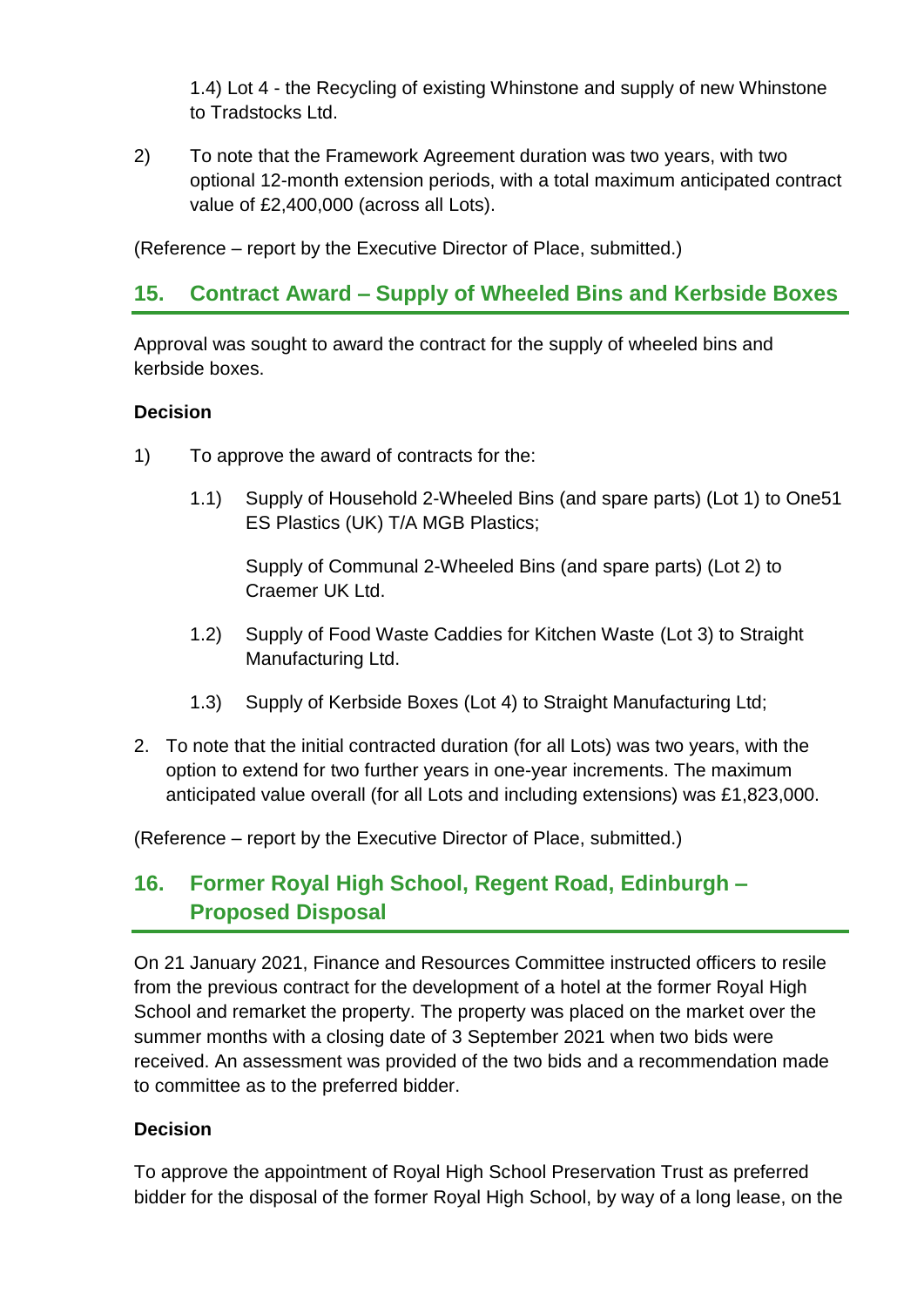terms and conditions outlined in the report and on other terms and conditions to be agreed by the Executive Director of Place.

(Reference – report by the Executive Director of Place, submitted.)

### **17. Mixed Tenure Improvement Service Pilot Progress**

Details were provided of progress of the Mixed Tenure Improvement Service (MTIS) pilot and the challenges to date. Plans were also outlined to increase support available for owner occupiers living in the pilot area in Wester Hailes to help them meet their responsibilities for the cost of work.

#### **Decision**

- 1) To note the progress of the Mixed Tenure Improvement Service (MTIS) Pilot to help support common repairs and maintenance in blocks where there is a mix of Council and privately-owned homes.
- 2) To note the reduction in the interest rate applied to owners' debt as a result of works undertaken in the Mixed Tenure Improvement Service Pilot.
- 3) To agree to extended debt repayment terms to the Council's Scheme of Assistance (SoA) to increase the support available for owner occupiers in the MTIS Pilot area, as set out at paragraph 4.14 and Appendix 1 of the report.

(Reference – report by the Executive Director of Place, submitted.)

### **18. Award of Flexible Purchasing System and Contracts for Temporary Accommodation**

Approval was sought for the award of Flexible Purchasing System and Contracts for Temporary Accommodation. Increasing demand, combined with emergent need and lack of contractual flexibility could lead to; non-compliant spot purchasing, increased cost, 'unsuitable' accommodation and residents being placed in accommodation which is not suited to their support needs. The Flexible Purchasing System would align to the Council's Rapid Rehousing Transition Plan (RRTP) and The Homeless Persons (Unsuitable Accommodation) (Scotland) Order 2020 (the Unsuitable Accommodation Order).

#### **Decision**

- 1) To grant delegated authority to the Executive Director of Place, in consultation with the Convener and Vice-Convener of the Committee, to finalise and admit providers to the Flexible Purchasing System.
- 2) To grant delegated authority to the Executive Director of Place or such officers as he may sub-delegate to, to subsequently award Call-Off contracts, in line with the Council's Contract Standing Orders.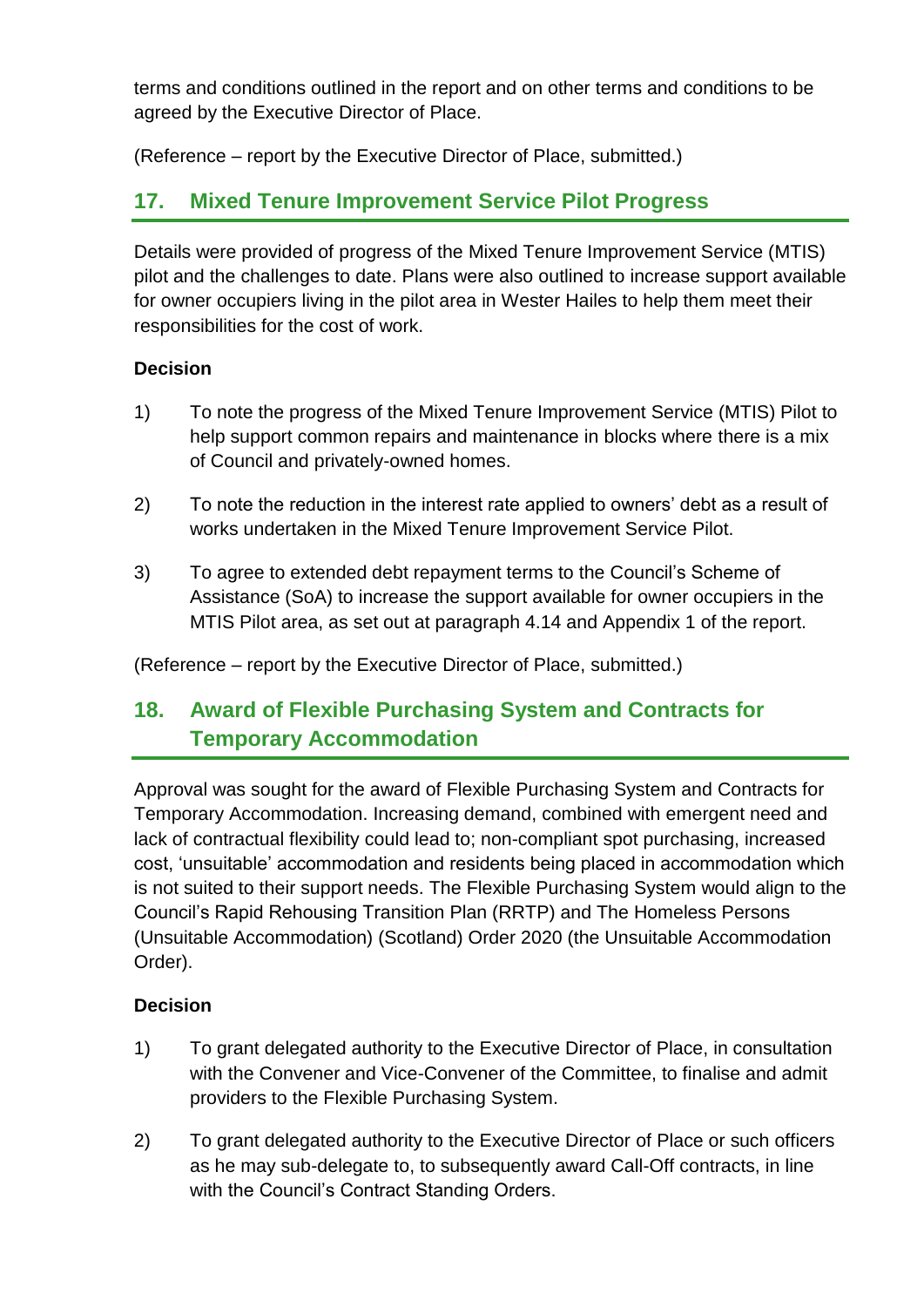- 3) To note that the Flexible Purchasing System is a mechanism to award contracts in compliance with the Public Contracts (Scotland) Regulations 2015 and the duration of the Flexible Purchasing System has been advertised as 10 years.
- 4) To note that the maximum total spend was estimated to be £434 million over the full term of the Flexible Purchasing System (circa £43m per annum), this figure being based on current demand and historical spend analysis.

#### **Declaration of Interests**

Councillor Corbett declared a financial interest in the above item as an employee of Shelter Scotland.

(Reference – report by the Executive Director of Place, submitted.)

### **19. Waiver Extension of Edinburgh Shared Repairs Services Framework Agreement**

Approval was sought for a waiver extension for the Edinburgh Shared Repairs Services Framework Agreement, under a waiver of the Contract Standing Orders, to the existing Edinburgh Shared Repairs Services (ESRS) Framework Agreement by six months until the completion of the procurement exercise for the re-tendering of the framework in March 2022.

#### **Decision**

- 1) To approve a waiver of the Contract Standing Orders to permit the extension of the Edinburgh Shared Repairs Services (ESRS) Framework Agreement for six months to ensure continuity of service provision pending the procurement of a replacement framework being completed.
- 2) To note the estimated value of the proposed extension up to 31 March 2022 was £605,536.

(Reference – report by the Executive Director of Place, submitted.)

### **20. Award of Contracts for Community Mental Health**

Approval was sought for the award of contracts for Community Mental Health. The Education, Children and Families Committee approved an accelerated procurement procedure in March 2021 for the Distribution of Scottish Government Community Mental Health Funds. However, to ensure that the service specification considered feedback from stakeholders the timeline for award of this service fell between committee cycles. The award of five contracts for locality services and two contracts for city wide provision had been made for a period of three years and up to two years extension at sole discretion of the Council.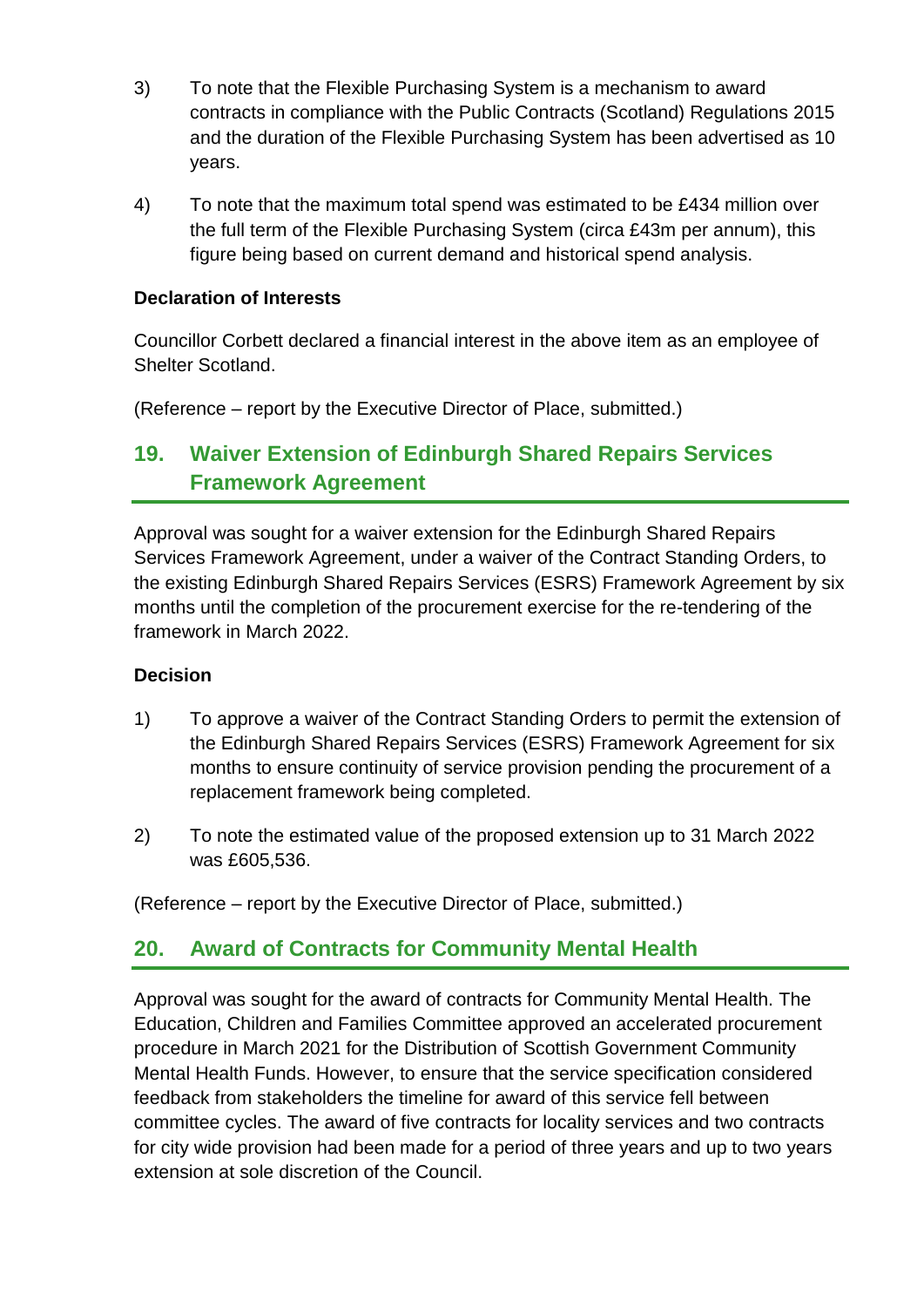#### **Decision**

- 1) To note the seven contracts awarded as an urgent decision in accordance with section 4.1 of the Council's Committee Terms of Reference and Delegated Functions by the Interim Director of Education and Children's Services, in consultation with the Convener and Vice-Convener of Finance and Resources.
	- 1.1) Contracts for the delivery of Community Mental Health Provision for Children and Young People (Lot 1, Locality provision) to Collaborations led by:

1.1.1) Home Link Family Support ("Back on Track") for South East (1) at a total value of £573,305

1.1.2) Canongate Youth for South East (2) at a total value of £575,000;

1.1.3) The Broomhouse Centre for South West (1&2) at a total value of £1,171,406;

1.1.4 The Junction Young People Health and Wellbeing for North East (2) at a total value of £575,000;

1.1.5) Circle for North West (1,2 & 3) at a total value of £1,480,507.

1.2) Contracts for the Community Mental Health Provision for Children and Young People (Lot 2, City-wide speciality provision) to Collaborations led by:

> 1.2.1) Barnardo's for Family and Social Adversity (Lot 2a & b) at a total value of £796,780;

1.2.2) Tailor Ed Foundation for Neuro-developmental Diversity (Lot 2c) at a total value of £503,127.

2) To note that the Interim Director of Education and Children's Services may award a Contract up to the value of £575,000 within the Scheme of Delegation to Officers should negotiations for Lot 1e be successful.

(Reference – report by Interim Director of Education and Children's Services, submitted.)

### **21. Contract Awards and Procurement Programme (Period 1 January to 30 June 2021)**

Details were provided on the scope of contracts awarded across the Council in the period 1 January to 30 June 2021, including contracts awarded by officers under delegated authority, and direct contract awards not openly tendered due to specific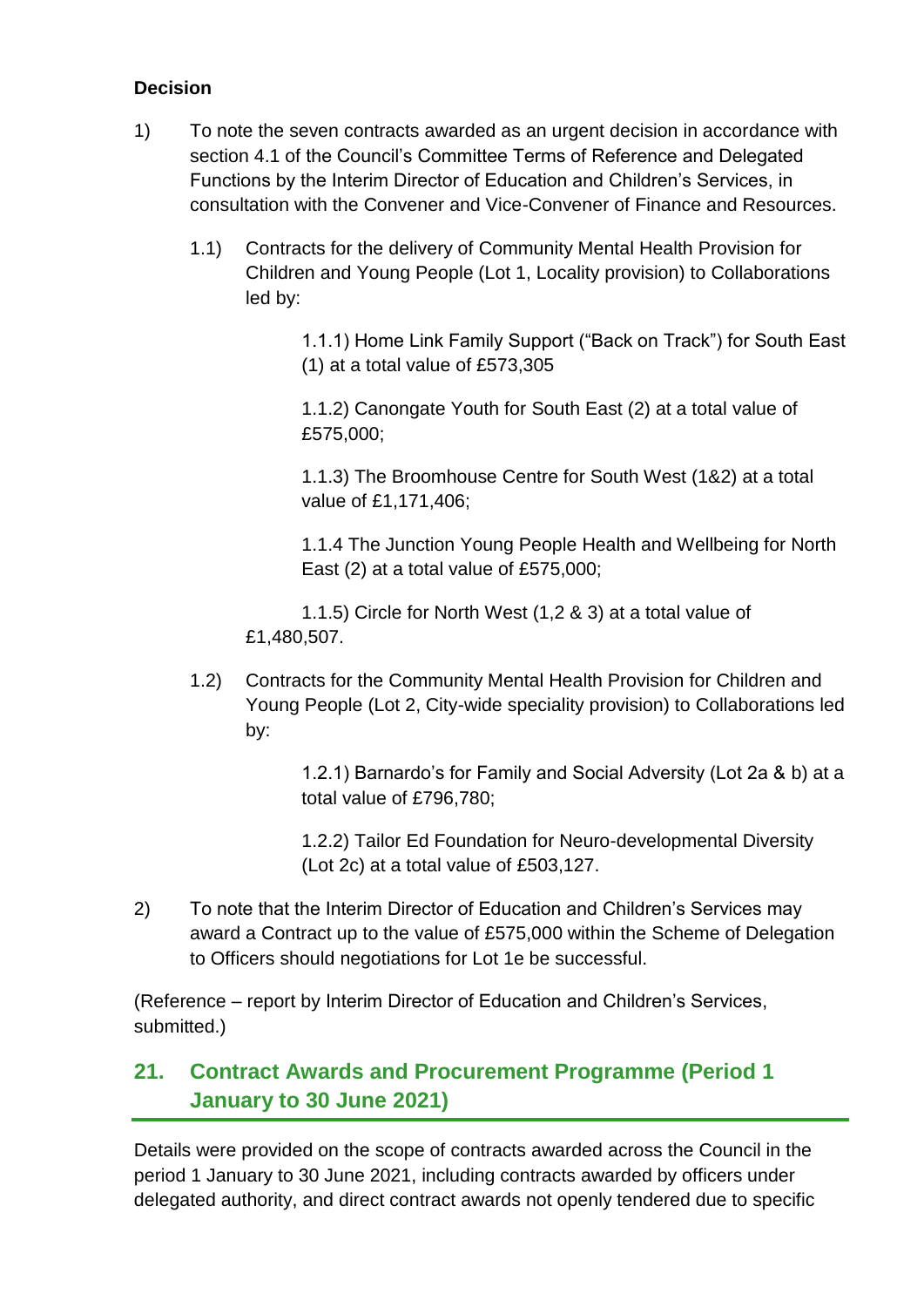circumstances permitted in the relevant procurement regulations and those awarded following a waiver of the Council's CSOs. Details were also provided of the forthcoming procurement programme in relation to expected higher value contracts across the Council.

#### **Decision**

To note the report and the contract awards made by officers under delegated authority, in accordance with the Council's Contract Standing Orders (CSOs) and that a further report would be submitted to the Committee in approximately six months' time.

(Reference – report by the Executive Director of Corporate Services, submitted.)

### **22. Summary Report on Property Transactions concluded under Delegated Authority**

Details were provided of all lease agreements, etc. concluded in terms of the Council's 'Scheme of Delegation to Officers'.

#### **Decision**

To note that the 22 transactions detailed in Appendix 1 of the report had been concluded in terms of the Council's 'Scheme of Delegation' to Officers.

(Reference – report by the Executive Director of Place, submitted.)

### **23. Edinburgh Catering Services - Other Catering Significant Trading Operation (STO) – Update**

Committee was advised that, due to the COVID-19 pandemic and the move to home working, Edinburgh Catering Services - Other Catering, had been unable to trade during 2020/2021 financial year.

#### **Decision**

- 1) To approve the removal of catering services in East Neighbourhood Locality Office (ENLOC) and Wester Hailes Healthy Living Centre (WHHLC).
- 2) To agree a review of catering services in commercial buildings commensurate with the approaches around returning staff to office working.

(Reference – report by the Executive Director of Place, submitted.)

### **24. Plot 11 Craigmillar Town Centre – Proposed Transfer to Housing Revenue Account**

The Housing Service has been working on proposals to develop a Meanwhile Use on the vacant Plot 11 site within Craigmillar Town Centre. This report seeks approval for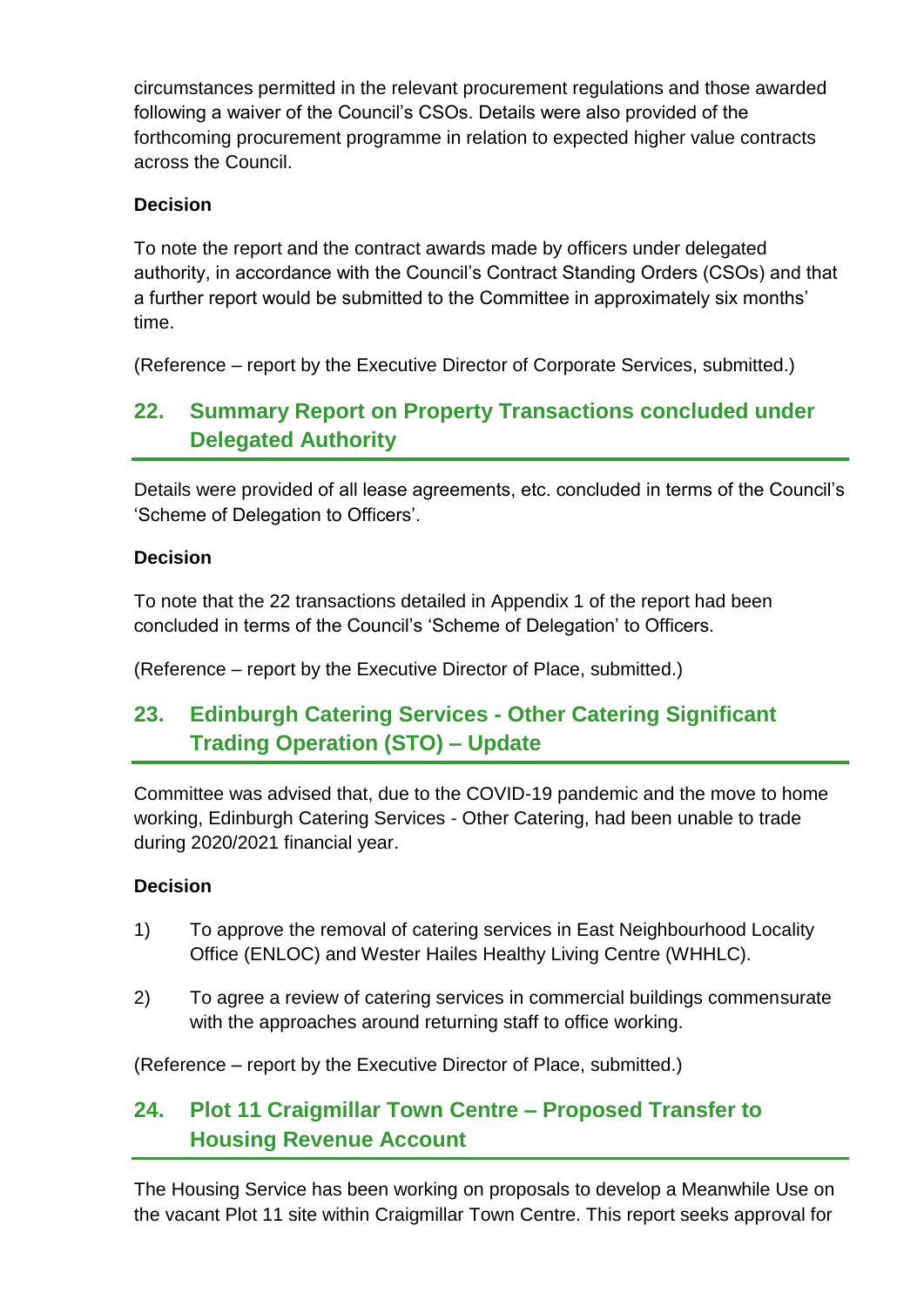the site to transfer from the General Fund to the Housing Revenue Account (HRA) to allow the project to be delivered as part of the ongoing housing led regeneration of the area.

#### **Decision**

To approve the transfer of land at Plot 11 Craigmillar Town Centre from the General Fund to the Housing Revenue Account (HRA) to facilitate a Meanwhile Use development as part of the ongoing regeneration of the Craigmillar area.

(Reference – report by the Executive Director of Place, submitted.)

### **25. Block 1, Units 5 and 6, Pennywell Town Centre, Edinburgh Proposed Lease**

To facilitate the Civic Centre redevelopment, Sara Zarar, trading as Ali's Pizza, would relocate from their existing leased property (Units 27-28) 59 Pennywell Road to Phase 2 Block 1, when complete. Finance and Resources Committee approved a 10-year lease of Unit 5 (Block 1) on 23 May 2019. In order to replicate the size of unit vacated, the tenant had requested that the lease was extended to include the adjoining Unit 6.

#### **Decision**

To approve a 10-year lease of Block 1 Units 5 and 6 Pennywell Town Centre on the terms outlined in the report and on other terms and conditions to be agreed by the Executive Director of Place.

(Reference – report by the Executive Director of Place, submitted.)

### **26. 31 Jeffrey Street, Edinburgh – Proposed Lease Extension**

The property at 31 Jeffrey Street was currently let to La Garrigue (Edinburgh) Limited on a lease which expired on 30 September 2020 and had been running on tacit relocation. The tenant had requested a 15-year lease extension effective from 1 October 2021. Approval was sought to grant a 15-year lease extension to La Garrigue (Edinburgh) Limited on the terms and conditions outlined in the report.

#### **Decision**

To approve a 15-year lease extension to La Garrigue (Edinburgh) Limited of premises at 31 Jeffrey Street, Edinburgh on the terms outlined in the report and on other terms and conditions to be agreed by the Executive Director of Place.

(Reference – report by the Executive Director of Place, submitted.)